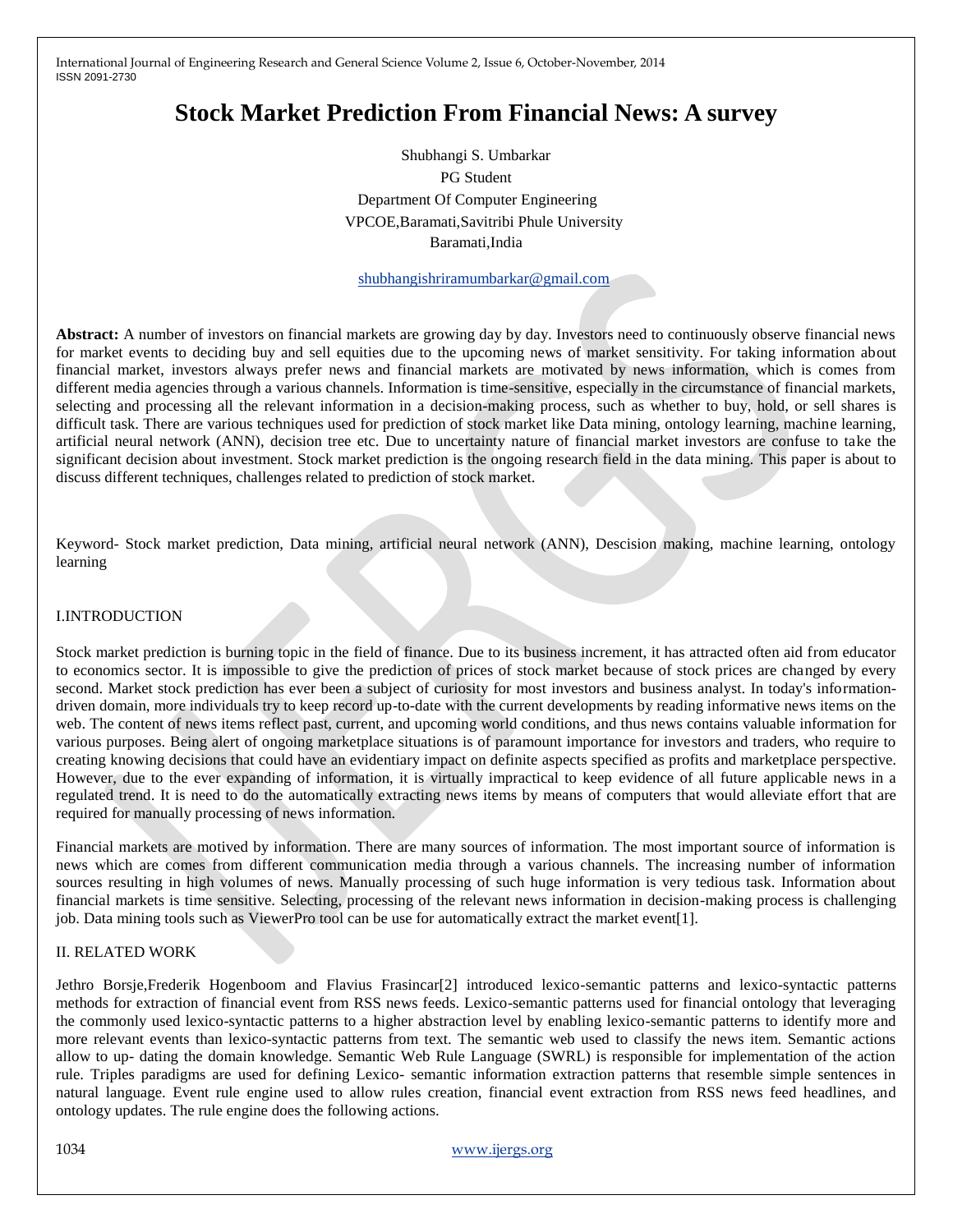- Mining text items for patterns,
- Creating an event if a pattern is found,
- Determining the validity of an event by the user,
- Executing appropriate update actions if an event is valid.

The engine consists of multiple components. The first component is rule editor, using the editor user can construct the rule. Second component is event detector, which is used for mining text items for the lexico-semantic patterns occurrence for the event rules. The third component validation environment using this component user can determine the validation of the event and can modify the event if event detector made an error. In addition, the last component is action execution engine which is used to perform the updating the rule, finding the event which are associated with that rule, if and only if the event is valid. The effectiveness of the above work is tested with the help of precision, recall, and F1 measures.

Advantages

- It achieved the accuracy.
- Most of the news item headlines are not associated with a buy event and thus the rule engine has successfully ignored a large portion of such news items in each run.
- It reduced the error rate of the event detector.

Limitations

- It is impossible to remove individuals or instances of properties from an ontology using SWRL.
- On the use of SWRL, there is incompleteness of good documentation.

Wouter IJntema, Jordy Sangers[3] makes the use of text rule based method that uses lexico semantic pattern for learning ontology instances from text that helps domain experts for maintaining ontology population process. Ontology is used for retrieving relevant news items in a semantically in efficient way. Authors used Hermes Information Extraction Language (HIEL) which apply the semantic concepts from ontology and used to evaluate for extracting events and relations from news. Hermes Information Extraction Engine (HIEE) also has implemented. The Hermes news portal (HNP) is a stand-alone application and java based tool, which gives an opportunity to use the various Semantic web technology. The overall framework of Hermes Information Extraction Engine (HIEE) is divided into two parts i.e. preprocessing stage and rule engine. In preprocessing few steps are implemented like tokenization, sentence splitting, and Part-Of-Speech (POS) tagging. Then the Hermes Information Extraction Rule Engine compiles the rule in rule compiler and matches the rule using rule matcher to the text after preprocessing the news information. They have showed that the lexicosemantic patterns are superior than lexico-syntactic patterns with respect to efficiency and effectively. Pattern-based information extraction techniques are mainly focused by authors.



**Figure1: Rule Tree**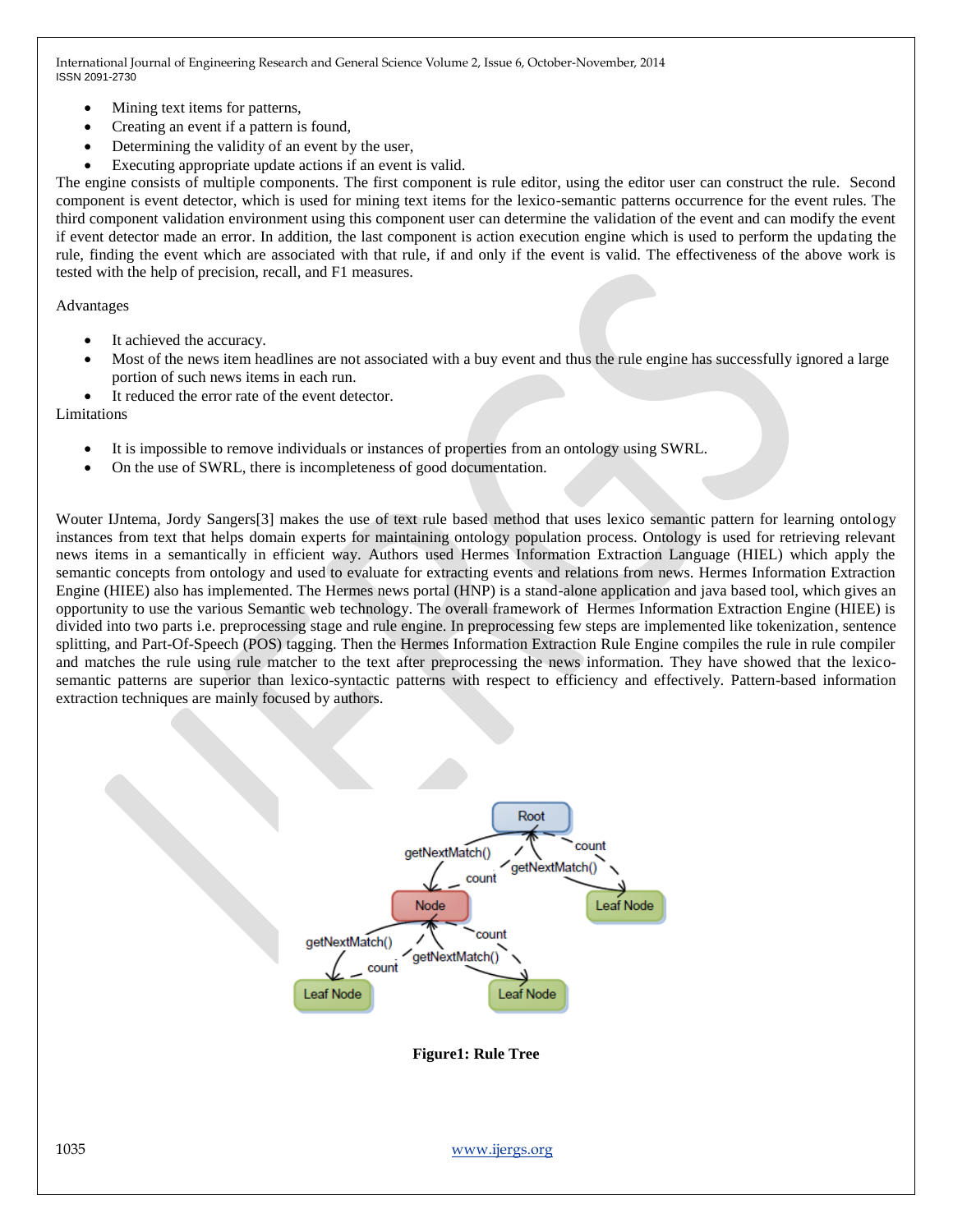# Advantages

- As they have mainly focused on pattern-based information extraction techniques that often require less training data and help users to gain more insight into why a certain relation found.
- Hermes Information Extraction Language (HIEL) enhanced the expressivity of the rules.
- Lexico-semantic rules requires significantly less time than creating equally performing lexico syntactic rules.

Limitations

- Lexico semantic rules exploit the inference capabilities of ontology.
- Ontology is not update automatically.

M.A. Mittermayer and G.F. Knolmayer[4] implemented several prototypes for predicting the short-term market reaction to news based on text mining techniques.

Prototype developed by Wthrich et al. Cho99[5], ChWZ99[6], WCLP98][7]. This prototype attempts to predict the 1-day trend of five major equity indices such as the Dow Jones, the Nikkei, the FTSE, the Hang Seng, and the Straits Times. According to a 3-category model the documents of this protocol were labeled. News articles followed by 1-day periods are fell into first (second) category which are associated with at least 0.5% increasing equity index. For trading sessions, the threshold is of  $+/-0.5\%$  was chosen so that onethird part of it roughly fell in each of the three categories. Prototype categorized all newly published articles during its operational phase.

From each category the numbers of news article were counted and depending on where the most news article were assign to the prototype triggered to buy or to sell or to do nothing recommendations for the corresponding index. Term Frequency times Inverse Document Frequency (TFxIDF) use as feature selection technique.

Advantages

When prototype was tested then the result is 40% for Straits Times and 46.7% for FTSE was correct.

Limitations

The simulated performance results of this prototype cannot be achieved in reality.

Prototype developed by Lavrenko et al. LSLO00a[8], LSLO00b[9]. The prototype Enalyst was developed around 2000 at the University of Massachusetts. The goal is to forecast stocks in very short-term i.e. intraday price trends of a subset by analyzing the homepage of YAHOO finance where news articles are published. In this prototypes 5-category model are as follows:

- Surge
- Slight
- No Recommendation
- Slight-
- Plunge

The author first segmented the stock price according to time series with a linear regression into small trend windows. If the news articles published in h hours before start of a trend window with price trend slop  $\geq 0.75$  were put in the surge category. Slight+ category is assign, if news article belongs to a slope between 0.5 to 0.75.and other category were assigned accordingly. Naive Bayes used to train the classifier. If an incoming news article was assigned to the categories Surge or Slight+ then the prototype triggered a buy recommendation. The short recommendation triggered if an articles are assigned to slight- and plunge category.

Advantages

 When the prototype was tested based on 10 minute stock price data between mid of March and April 2000 with investment of U.S. Dollar (USD) 10,000 in each roundtrip. Then after testing period of 40 days, by performing about 12,000 transactions, 280,000 USD is achieved.

Limitations

- The author included only those 127 U.S. stocks that showed largest positive or negative price. Such selection leads to bias towards highly volatile stock.
- This protocol is very unrealistic.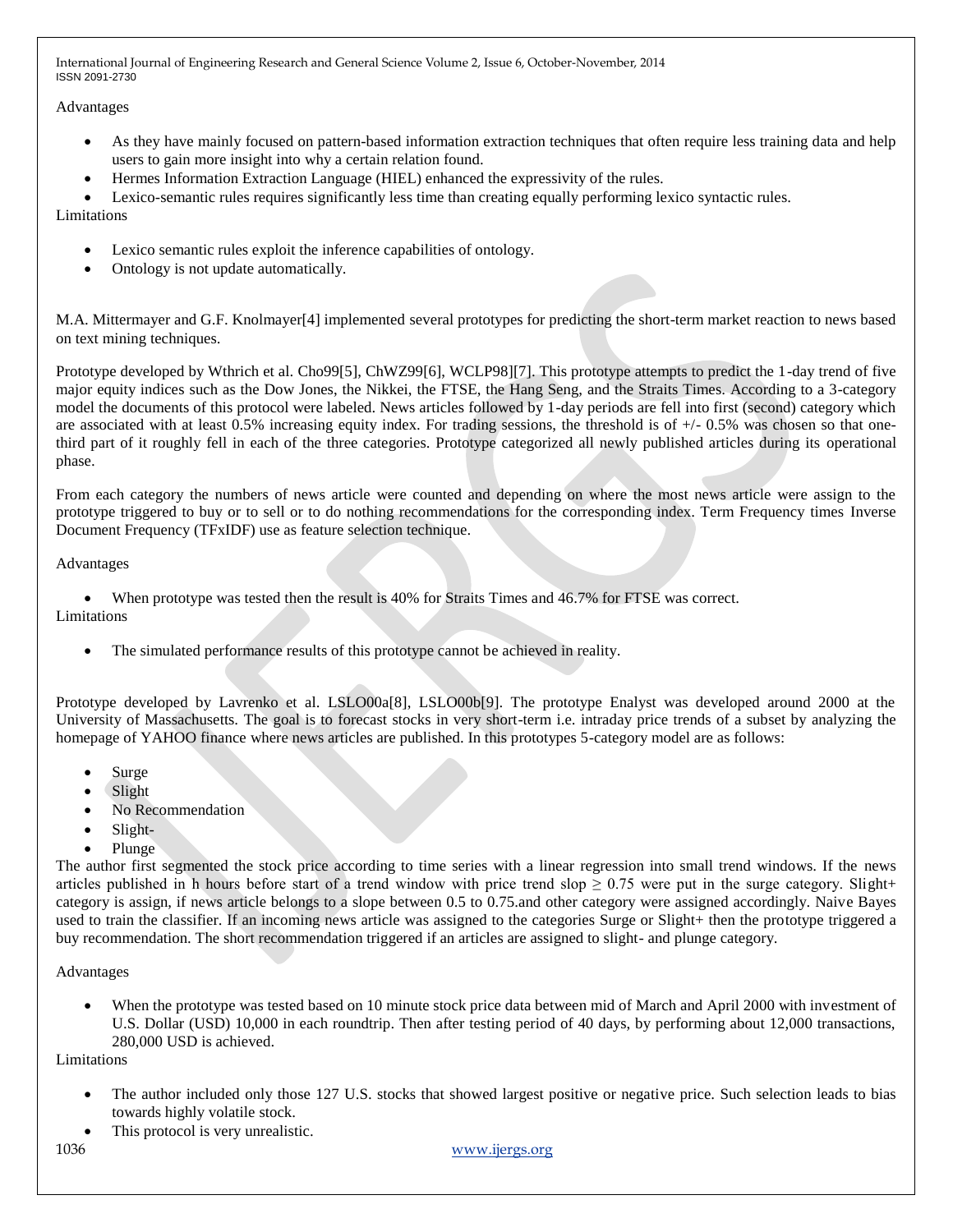Prototype developed by Thomas et al. This prototype was developed at the Robotics Institute of Carnegie Mellon University between 2000 and 2004 SeGS02[10], SeGS04[11]. This prototype mainly focused on forecasting the volatility. The author developed strategy that, once news is published, market is temporarily exit for particular stock that may increase volatility. Then reentering decision is depends on technical indicators.

## Advantages

The result of strategy improved return.

# Limitation

Vital information regarding the simulation missing.

Prototype developed by Elkan/Gidfalvi .The aim of this prototype is to forecast stock price trends regarding the publication of a news article into windows of influence. This prototype divides the stock price time series. Foe example if the window is ranging from 0 to 20, it means that in 20 minutes most of the price adjustment occurs. The documents were labeled according to a 3-category model in the learning phase. The first and second category consists of news leading to a price increase or decrease at least with 0.2% during the window of influence. The remaining news fell into the third category. By using MI (Mutual Information) as selection criterion, feature definition was done automatically. The learning phase was finished by training a Naïve Bayes classifier. A virtual roundtrip is performed if the prototype sorts an incoming article into one of the first two categories. The asymmetric exit strategy was applied for triggering the market exit.

Advantages

This prototype achieved a performance of 10 bps per roundtrip.

Prototype developed by Peramunetilleke/Wong.

The prototype developed at the University of New South Wales was developed in collaboration with currency traders from UBS around 2001 PeWo02[17]. It contains more than 400 features, each one consisting of two to five words that are combined with the logical operator AND. Also this dictionary has not been made accessible to the public. The authors create a rule-based classifier based on the three categories in the learning phase i.e. "dollar up>0.23%", "dollar down >0.23%", and "dollar steady" based on threshold 0.23%. Profit per roundtrip do not provide by the authors.

## Advantages

- The system gives 50% right predictions.
- Decision speed is significantly improved.
- The achieves decision quality.

Limitations

A random traders achieved only 33.3% right decision.

Prototype developed by Fung/Lam/Yu. This prototype was developed around 2002 at the Department of Systems Engineering and Engineering Management of the Chinese University of Hong Kong. The documents are labeled according to approach used in prototype developed by Lavrenko . The price time series are segmented in the first step, around the publication of a news article into time windows. Then the clustering algorithm they have used to divide the sample of time windows into the three most discriminating clusters that are "Rise" ,"Drop" based on steepest positive and negative average slope and the third one was called "Steady". Instead of programming a prototype the authors used commercial text mining software. For example, the preprocessing of the news articles was performed by IBM's Intelligent Miner for Text and the Support Vector Machine (SVM) was used as classifier.

Advantages of the prototype systems

- None of the above prototypes considers any costs in the performance simulation.
- Systems covers the costs of immediate execution by achieving a gross profit of 10-15 bps.
- Investors are actively involved because of cost effectiveness of prototypes.

Limitations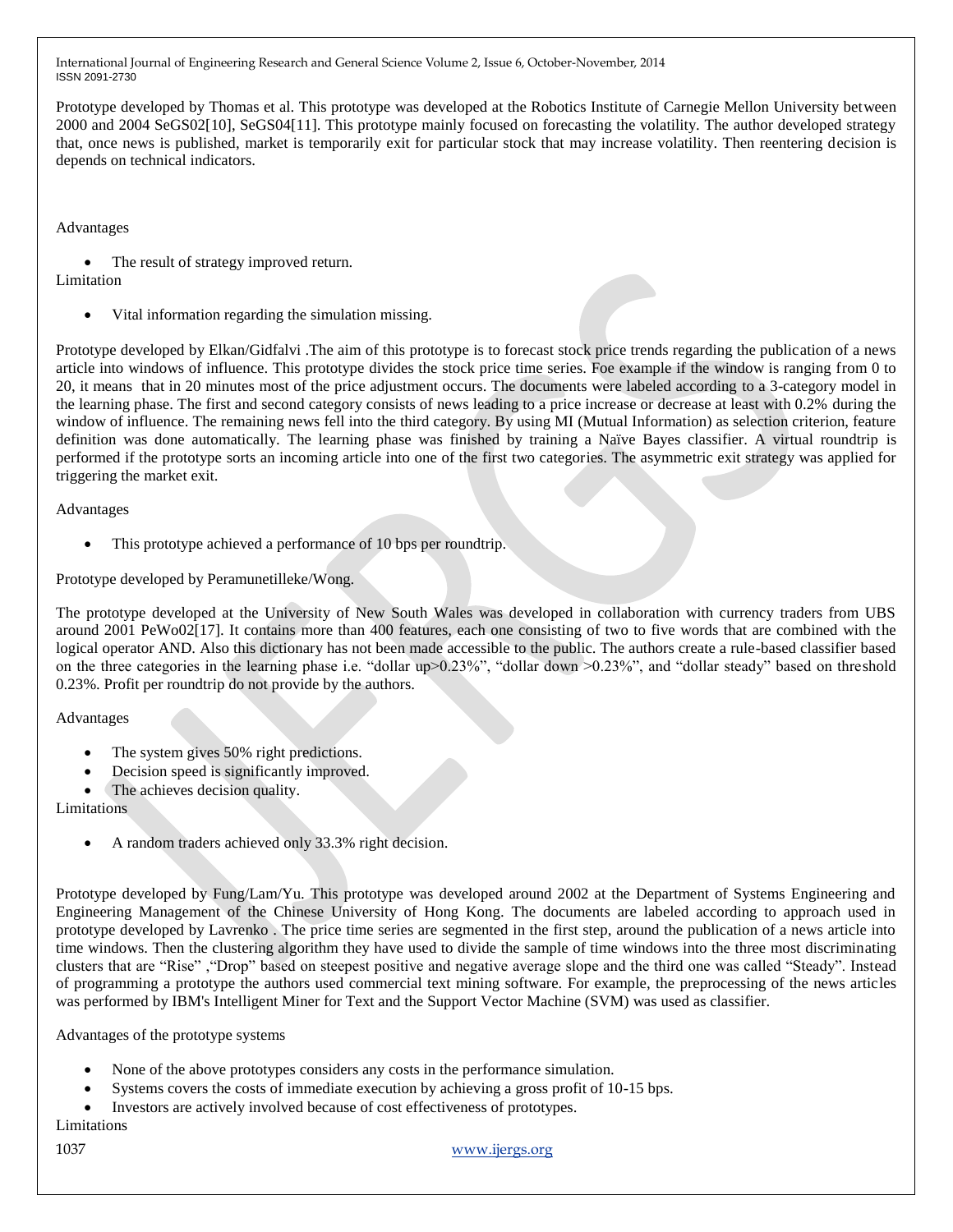- The performance studies neglect some important features of the financial markets like transaction costs, limited volume at given prices.
- Practically, the use of prototypes may increase the complexity of the system.

F. Allen, R. Karjalainen and Wijnand Nuij [1][12] used genetic programming to develop optimal trading rule. If the solution is represented in the decision tree or computer program then genetic programming used. Genetic programming uses the principles of parallel search, natural selection and historical data to search for candidate solutions to problems of interest. A computer randomly generates a population of candidate solutions expressible as decision trees to a problem of interest. The rules are required only to be well defined and to produce output appropriate to the problem of interest a buy/sell decision in stock market.

Advantages

- 1) Genetic programming is a multi-dimensional, non-differential, non-continuous, and even non-parametrical so it is useful in problems of decision tree.
- It solves problems with multiple solutions.
- It can solve every optimization problem which can be described with the chromosome encoding.

Limitations

- Genetic programming minimizes but does not eliminate the problem of data snooping by searching for optimal ex ante rules, rather than rules known to be used by traders.
- If generations of the genetic algorithm do not train long enough then the usability would be low.
- It required more time to give the output.

K. Senthamarai Kannan, P. Sailapathi Sekar[13] uses data mining technique for the prediction of stock market. Five methods were combined to predict.

A. Typical Price (TP)

By adding the high, low, and closing prices together, the Typical Price indicator is calculated and then dividing by three. The result is the average, or typical price.

Algorithm:

- 1. Inputting High, Low, Close values of the daily share
- 2. Take an output array and add the values of H, L and C
- 3. Divide the total by 3

```
TP = \frac{H+L+C}{2}\frac{1+\epsilon}{3}
```
- Where, H=High; L=Low; C=Close
- B. Chaikin Money Flow indicator (CMI)

Chaikin's money flow is based on Chaikin's accumulation/distribution. If the stock closes above its midpoint [(high+low)/2] for the day, then there was accumulation that day, and if it closes below its midpoint, then there was distribution that day. By summing the values of accumulation/distribution for 13 periods and then dividing by the 13-period sum of the volume the CMI was calculated.

The Following formula was used to calculate CMI.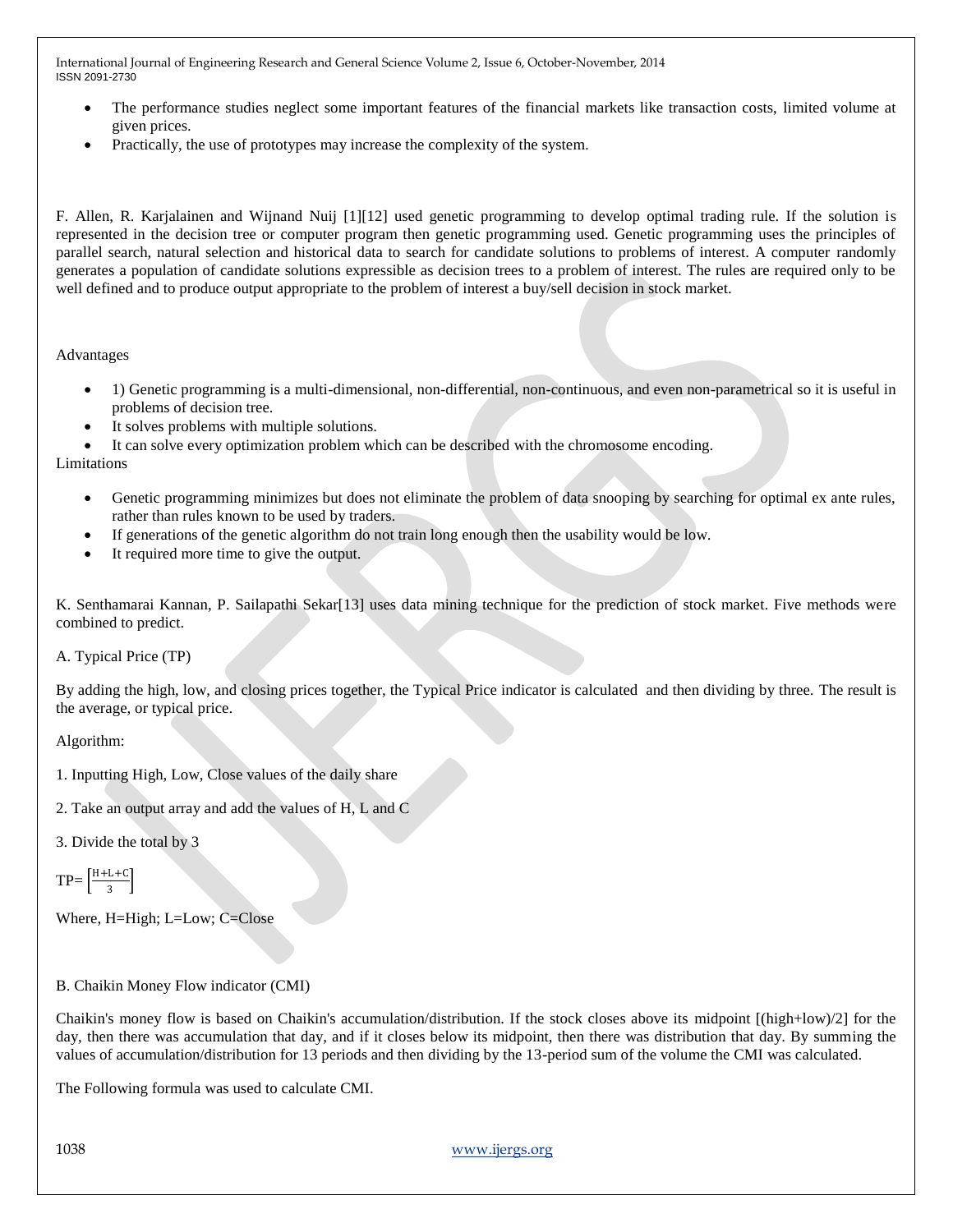$CMI = \frac{\text{sum}(AD,n)}{\text{max}}$  $\frac{\text{sum}(AD,n)}{\text{sum}(VOL,n)}$  AD = VOL $\left[\frac{(CL-OP)}{\text{sum}(HI-L)}\right]$  $\frac{(CL-OF)}{sum(H-IO)}$ 

AD stands for Accumulation Distribution, Where

n=Period; CL=today's close price; OP=today's open price;

HI=High Value; LO=Low value

C. Stochastic Momentum Index (SMI)

The Stochastic Momentum Index (SMI) is based on the Stochastic Oscillator. The range of SMI is from +100 to -100. The mid point was calculated as  $[(high+low)/2]$ . When the close is greater than the midpoint, the SMI is above zero, when the close is less than the midpoint, the SMI is below zero. A buy signal is generated when the SMI rises above -50, or when it crosses above the signal line. A sell signal is generated when the SMI falls below +50, or when it crosses below the signal line.

The Following formula was used to calculate SMI.

$$
100 \times \left[ \frac{[MOV\left[MOV\left[C - \left[5 \times \left[HHV\left(H,13\right) + LLV\left(L,13\right)\right]\right]\right], 25, E\right], 2, E]}{[5 \times \left[MOV\left[MOV\left[\left(HHV\left(H,13\right) + LLV\left(L,13\right)\right]\right]\right], 25, E\right], 2, E]}\right]
$$

Where HHV= Highest high value.

 $LLV =$  Lowest low value.

 $E =$  exponential moving avg.

Using the following formula, exponential moving average

was calculated.

$$
EMA = [(Price(i) - prevMVG \times \left(\frac{2}{N+1}\right)] + prevMVG
$$

D. Relative Strength Index

This indicator compares the number of days a stock finishes up with the number of days it finishes down. Usually between 9 and 15 days it is calculated. The RSI has a range between 0 and 100.

RSI=100–(100/1+RS); RS=AG/AL

AG=[(PAG)x13+CG]/14; AL=[(PAL)x13+CL]/14

PAG = Total of Gains during past 14 periods/14

PAL = Total of Losses during past 14 periods/14

Where AG=Average Gain, AL=Average Loss

PAG=Previous Average Gain, CG=Current Gain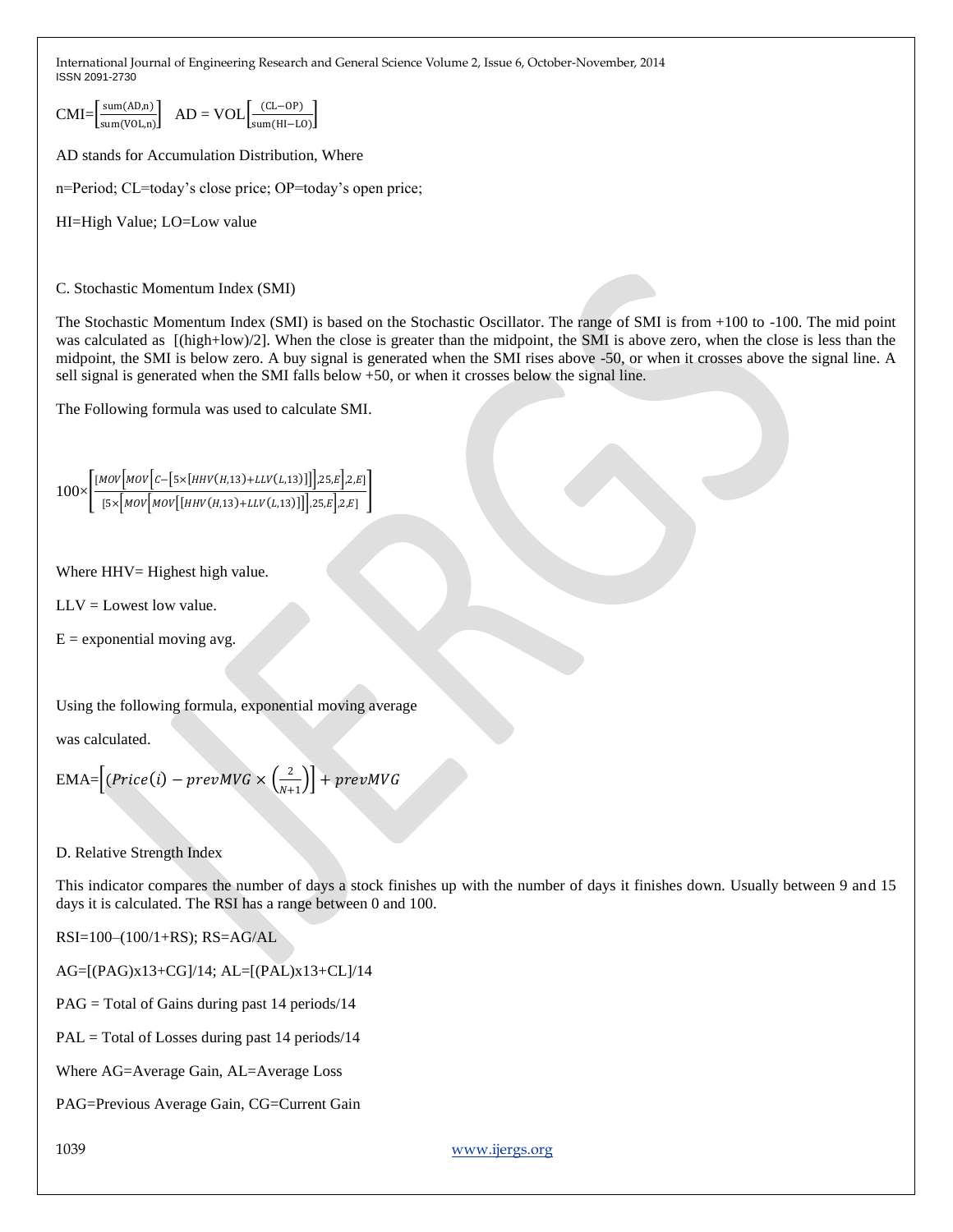PAL=Previous Average Loss, CL=Current Loss

The following algorithm was used to calculate RSI:

Upclose  $= 0$ 

 $DownClose = 0$ 

Repeat for nine consecutive days ending today

If  $(TC > YC)$ 

 $UpClose = (Upclose + TC)$ 

Else if (TC < YC)

```
DownClose = (Down Close + TC)
```
End if

$$
RSI = 100 - \left[ \frac{100}{\left( 1 + \left[ \frac{upclose}{downclose} \right] \right)} \right]
$$

# E. Bollinger Bands

It is a technical indicator which creates two bands i.e. upper band and lower band around a moving average and are based on the standard deviation of the price. If the volatility is high then the bands will wide and when there is little volatility then the bands will narrow.

The Upper and Lower Bands are calculated as

```
stdDev = \sum_{i=1}^{N} (price(i) - MA(N))^2
```

```
Upperband= MA+D\sqrt{\sum_{i=1}^{N} \left[ \frac{(price(i) - MA)^2}{M}\right]^{2}}\binom{N}{i=1} \frac{(price(i)-MA)^2}{N}
```
Lowerband= MA-D $\sqrt{\sum_{i=1}^{N} \left[ \frac{(price(i) - MA)^2}{M}\right]^{2}}$  $\binom{N}{i=1}$   $\left\lfloor \frac{(price(i)-MA)^2}{N} \right\rfloor$ 

Advantages

 Using the above methods prediction was correct at least 50% of the time. Limitations

Above methods performed well on half of the stocks and not so well on the other half of the stocks.

Debashish Das and Mohammad Shorif Uddin [14] introduced data miming and neural network technique for prediction for stock market. Data analysis tools were used to predict future trends and behavior which helping organizations in active business solutions for knowledge driven decisions. Intelligent data analysis tools produce a database to search for hidden patterns, finding projecting information that may be missed due to beyond experts prediction.

1040 www.ijergs.org Data mining technique steps are as follows.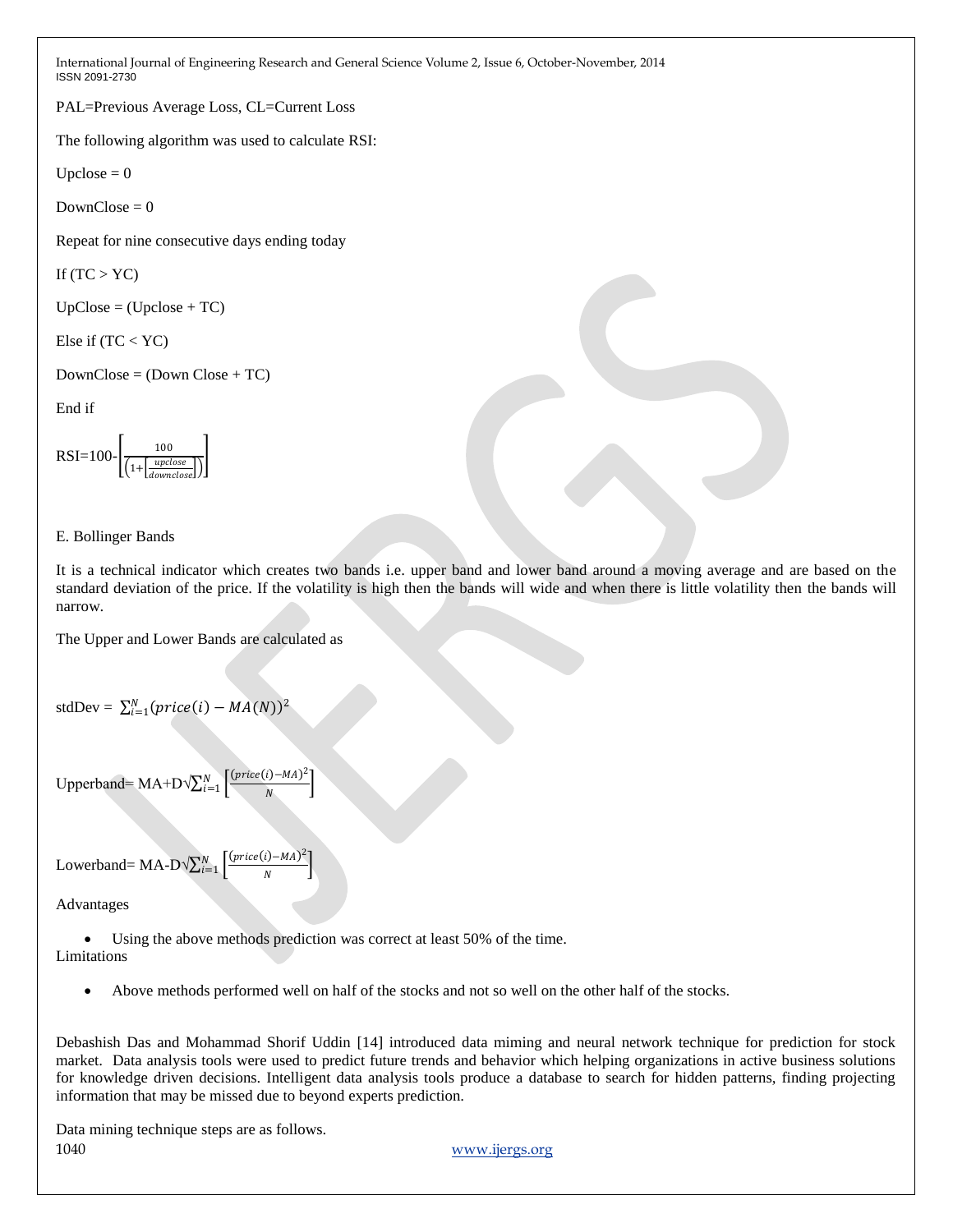- 1. Analysis of survey data
- 2. Explanatory simulation
- 3. Analytical modeling
- 4. Identify patterns and rules
- 5. Acquisition summary

Due to ability in dealing with fuzzy, uncertain and insufficient data which may fluctuate rapidly in very short period of time the neural network was used. In this computer units connected together such that each neuron can transmit and receive signals from each other. The framework of neural network is as follows.



Figure2: Neural network model architecture

## Advantages

- Neural network gives high computation speed.
- The neural network technique is fault tolerance.

 The data mining technique discover useful patterns from a dataset which are used for prediction of market. Limitations

- Handling of time series data in neural networks is a very complicated.
- For the prediction of stock market with data mining technique requires high volumes of data for training.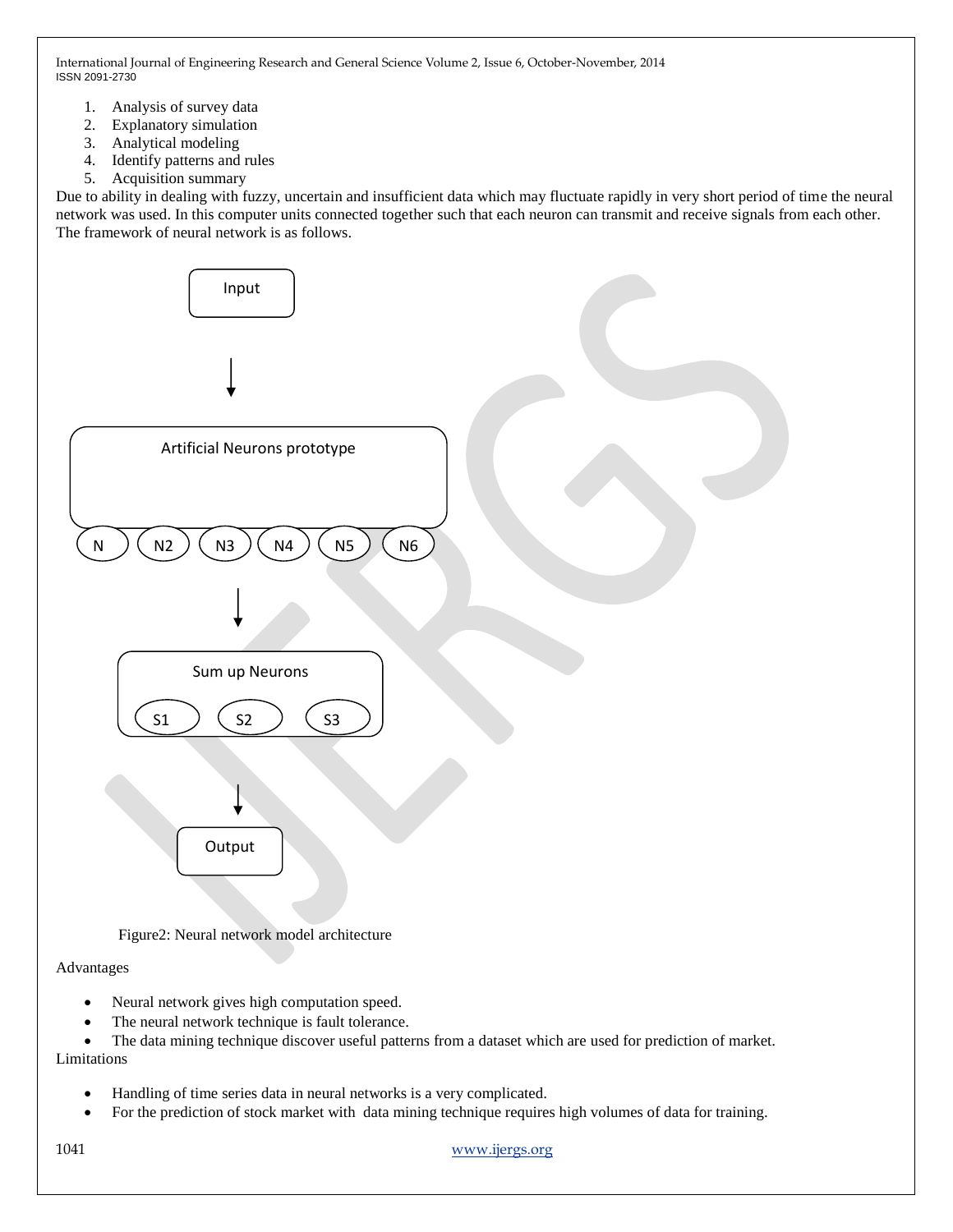# III. CONCLUSION

In this paper we see the different technique for prediction of stock market. Stock market prediction is the activity of interpreting the future state of the share prices. It gives the guidance for proper investment. Most stock market prediction technique such as data mining technique, neural network technique, different technical trading indicators are depends on the financial news approaches and success of these technique is also depends on proper information extraction about stock market. Another approach such as stock market news extraction which uses different clssifire such as viewr pro tool, naïve bayes classifier, Term Frequency and Inverse Document Frequency for providing the market event model. In this paper, prototypes that used for prediction of stock market. also focused.

## IV. ACKNOWLEDGMENT

I express great many thanks to college and department staff, they were a great source of support and encouragement. To my friends and family, for their warm, kind encourages and loves. To every person gave us something too light my pathway, I thanks for believing in me.

# **REFERENCES:**

[1] Wijnand Nuij, Viorel Milea, Frederik Hogenboom, Flavius Frasincar, and Uzay Kaymak ,An Automated Framework for Incorporating News into Stock Trading Strategies. IEEE transactions on knowledge and data engineering, VOL. 26, NO. 4, APRIL 2014

[2] J. Borsje, F. Hogenboom, and F. Frasincar, Semi-Automatic Financial Events Discovery Based on Lexico-Semantic Patterns, Int'l J. Web Eng. and Technology, vol. 6, no. 2, pp. 115-140, 2010.

[3] W. IJntema, J. Sangers, F. Hogenboom, and F. Frasincar, A Lexico-Semantic Pattern Language for Learning Ontology Instances From Text, J. Web Semantics: Science, Services and Agents on the World Wide Web, vol. 15, no. 1, pp. 37-50, 2012..

[4] M.-A. Mittermayer and G.F. Knolmayer, Text Mining Systems for Market Response to News: A Survey, technical report, Institute of Information Systems University of Bern

[5] Cho, V.: Knowledge Discovery from Distributed and Textual Data. Dissertation Hong Kong University of Science and Technology. Hong Kong 1999.

[6] Cho, V.; Wüthrich, B.; Zhang, J.: Text Processing for Classification. In: Journal of Computational Intelligence in Finance 7 (1999) 2, pp. 6-22.

[7] Wüthrich, B.; Cho, V.; Leung, S.; Peramunetilleke, D.; Sankaran, K.: Zhang, J.; Lam, W.: Daily Prediction of Major Stock Indices from Textual WWW Data. In: Proceedings 4th ACM SIGKDD Int. Conference on Knowledge Discovery and Data Mining. New York 1998, S. 364-368.

[8] Lavrenko, V.; Schmill, M.; Lawrie, D.; Ogilvie, P.; Jensen, D.; Allan, J.: Mining of Concurrent Text and Time Series. In: Proceedings 6th ACM SIGKDD Int. Conference on Knowledge Discovery and Data Mining. Boston 2000, pp. 37-44.

[9] Lavrenko, V.; Schmill, M.; Lawrie, D.; Ogilvie, P.; Jensen, D.; Allan, J.: Language Models for Financial News Recommendation. In: Proceedings 9th Int. Conference on Information and Knowledge Management. Washington 2000, pp. 389-396.

[10] Seo, Y.; Giampapa, J.A.; Sycara, K.: Text Classification for Intelligent Portfolio Management. Technical Report CMU-RI-TR-02-14, Robotics Institute, Carnegie Mellon University, Pittsburgh.

[11] Seo, Y.; Giampapa, J.A.; Sycara, K.: Financial News Analysis for Intelligent Portfolio Management. Technical Report CMU-RI-TR-04-04, Robotics Institute, Carnegie Mellon University, Pittsburgh.

[12] F. Allen and R. Karjalainen, Using Genetic Algorithms to Find Technical Trading Rules, J. Economics, vol. 51, no. 2, pp. 245- 271, 1999.